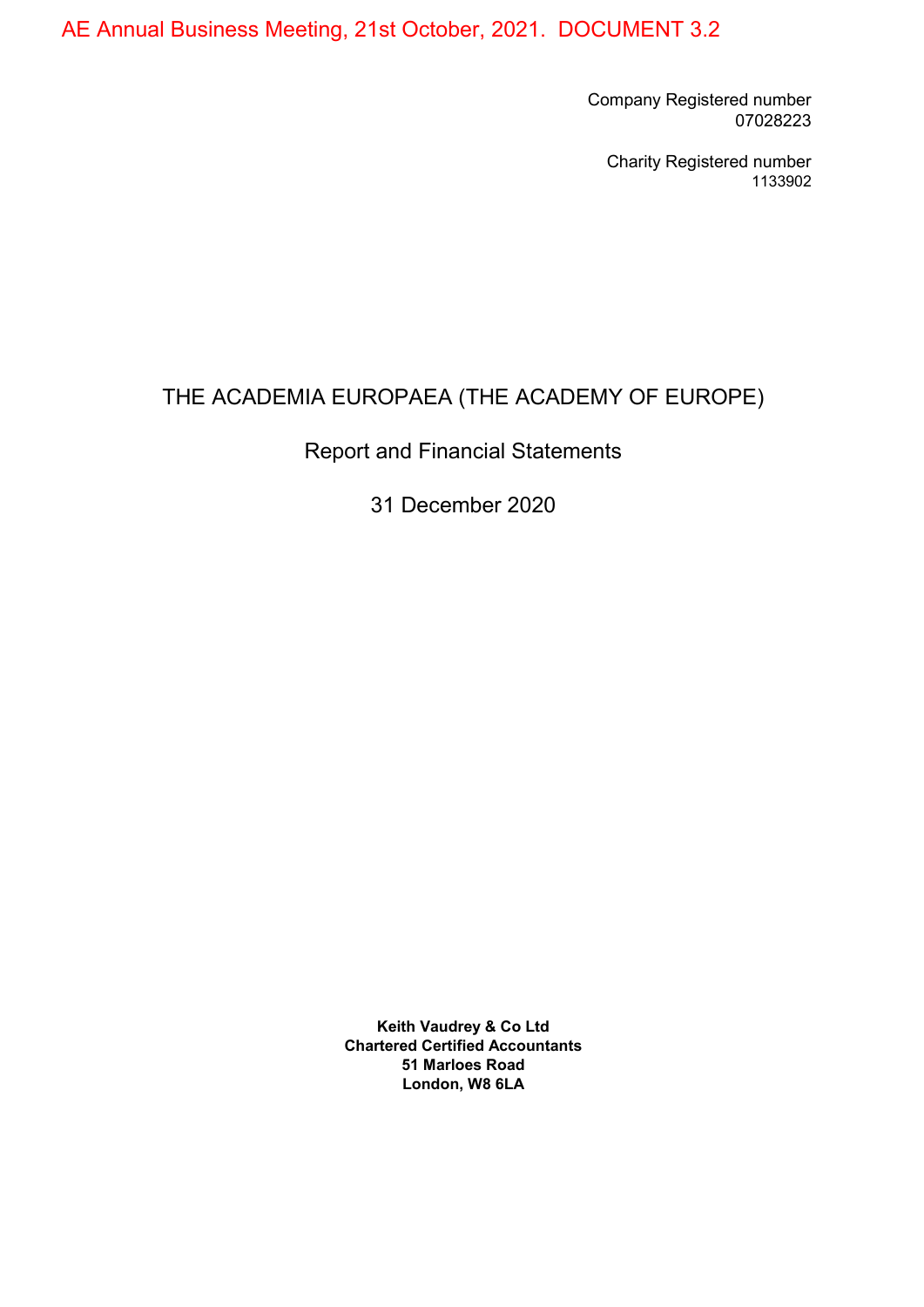## THE ACADEMIA EUROPAEA (THE ACADEMY OF EUROPE) Report and accounts Contents

| Company information                      |   |
|------------------------------------------|---|
| Directors' report                        | 2 |
| Statement of directors' responsibilities | 3 |
| Independent examiner's report            | 4 |
| Statement of financial activities        | 6 |
| <b>Balance sheet</b>                     |   |
| Statement of cash flows                  | 8 |
| Notes to the financial statements        | 9 |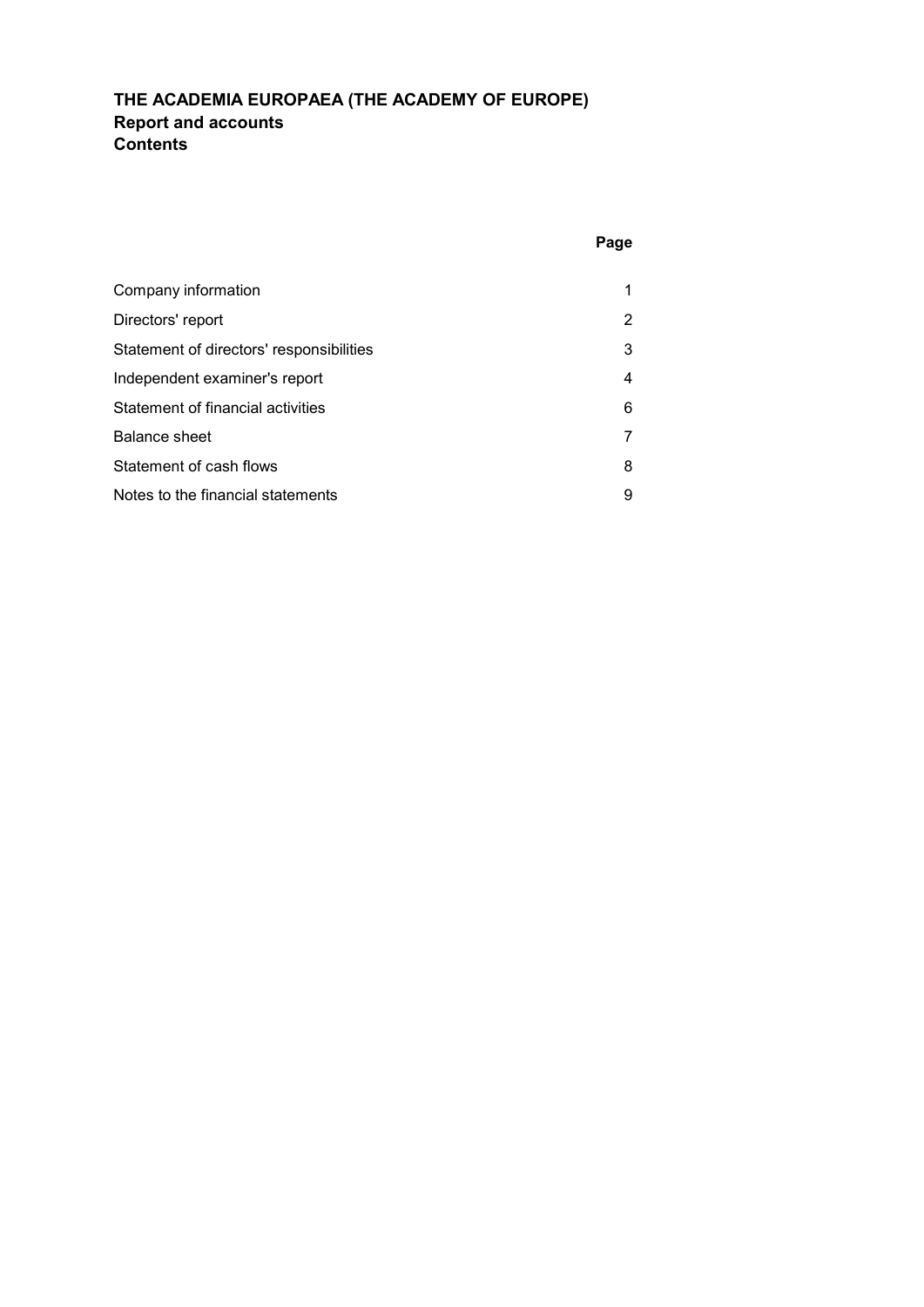## THE ACADEMIA EUROPAEA (THE ACADEMY OF EUROPE) Company Information

## **Directors**

Professor Dr Sierd Auke Pieter Leonard Cloetingh Professor Theo D'Haen Professor Eva Kondorosi Professor Ole Holger Petersen Professor Donald Dingwell Professor Kirsten Drotner (resigned on 31 December 2020) Professor Dagmar Coester-Waltjen (resigned on 31 December 2020) Professor Alain Peyraube (resigned on 31 December 2020) Professor Genoveva Marti Professor Bjorn Wittrock Professor Veljko Milutinovic (resigned on 20 October 2020) Professor Paul Holm (appointed on 01 January 2020) Dr Oskar Mencer (appointed on 20 October 2020) Professor Eystein Jansen (appointed on 01 January 2021) Professor Marja Tertu Makarow (appointed on 01 January 2021)

## **Secretary**

Dr David Coates

## Examinor of accounts

Keith Vaudrey & Co Ltd Chartered Certified Accountants 51 Marloes Road London W8 6LA

### Bankers

CAF Bank Ltd 25 Kings Hill Avenue West Mailing Kent ME19 4JQ

Natwest Bank PLC Piccadilly & New Bond Street Branch 63 - 65 Piccadilly London W1J 0AJ

### **Solicitors**

Hewitson Becke + Shaw Shakespeare House 42, Newmarket Road Cambridge CB5 8EP

## Registered office

Room 251 Senate House Malet Street London WC1E 7HU

Company Registered number 07028223

Charity Registered number 1133902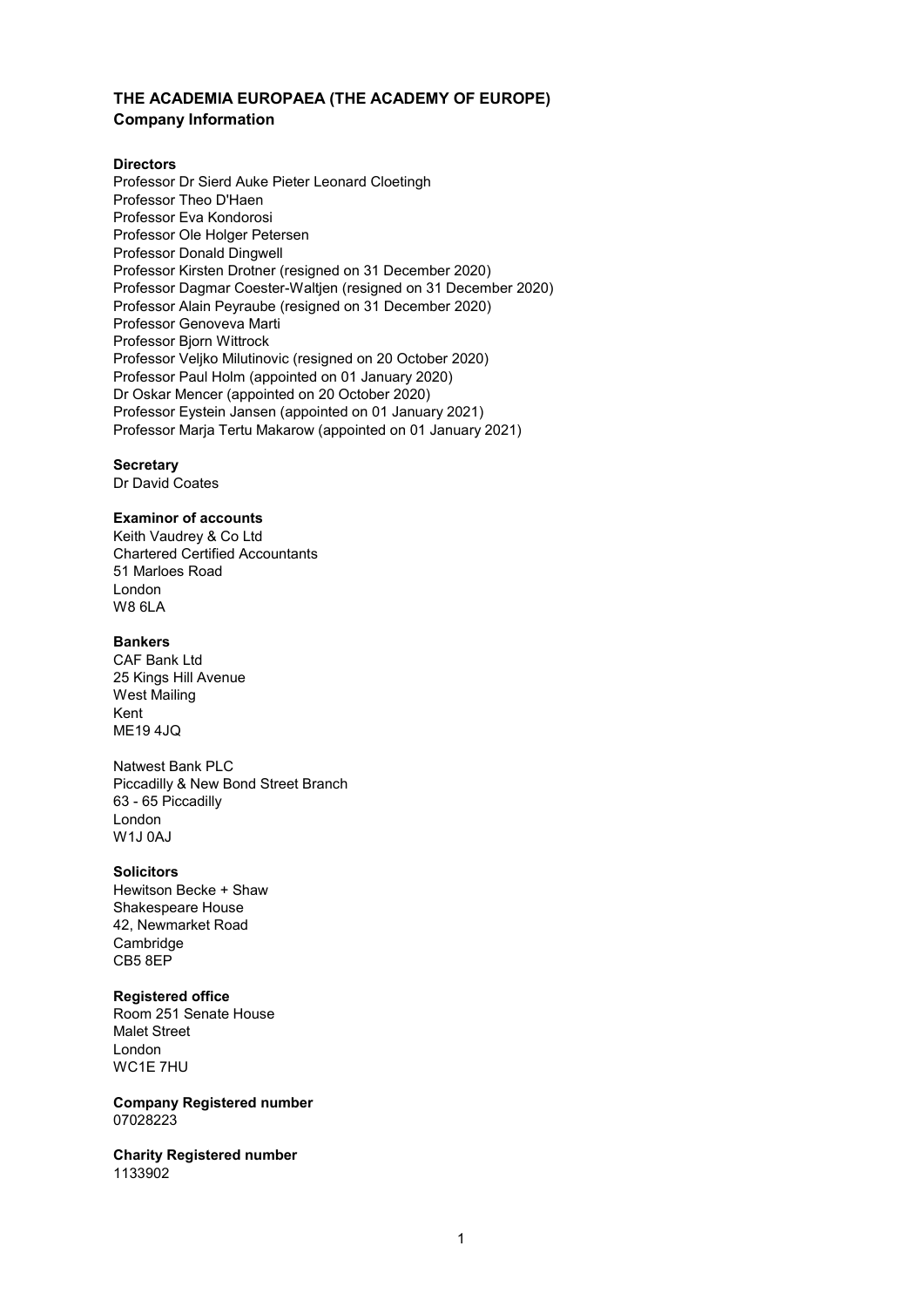## THE ACADEMIA EUROPAEA (THE ACADEMY OF EUROPE) Registered number: 07028223 Directors' Report

The trustees (who for company law purposes are the Directors) present their report and financial statements for the year ended 31 December 2020.

## Principal activities

The company's principal activity during the year continued to be the promotion of International scholarship, research, provision of training in higher education. Some of the aims of the organisation are to make recommendations to national governments, international agencies concerning matters affecting science, scholarship and academic life in Europe. Also, encouraging interdisciplinary and international research in all areas of learning.

## **Directors**

The following persons served as trustees/ directors during the year:

Professor Dr Sierd Auke Pieter Leonard Cloetingh Professor Theo D'Haen Professor Eystein Jansen (appointed on 01 January 2021) Professor Marja Tertu Makarow (appointed on 01 January 2021) Professor Eva Kondorosi Professor Ole Holger Petersen Professor Donald Dingwell Professor Kirsten Drotner (resigned on 31 December 2020) Professor Dagmar Coester-Waltjen (resigned on 31 December 2020) Professor Alain Peyraube (resigned on 31 December 2020) Professor Genoveva Marti Professor Bjorn Wittrock Professor Veljko Milutinovic (resigned on 20 October 2020) Professor Paul Holm (appointed on 01 January 2020) Dr Oskar Mencer (appointed on 20 October 2020)

## Disclosure of information to independent examiner:

Each person who was a trustee at the time this report was approved confirms that:

- so far as he is aware, there is no relevant information of which the company's independent examiner is unaware; and
- he has taken all the steps that he ought to have taken as a trustee in order to make himself aware of any relevant information and to establish that the company's independent examiner is aware of that information.
- the incoming resources is less than £1 million and that an audit is not required per SORP 2015 and FRS102. Based on the articles of association section 53, an examiner of accounts can examine the accounts.

This report was approved by the board on 7 May 2021 and signed on its behalf.

Professor Dr Sierd Auke Pieter Leonard Cloetingh President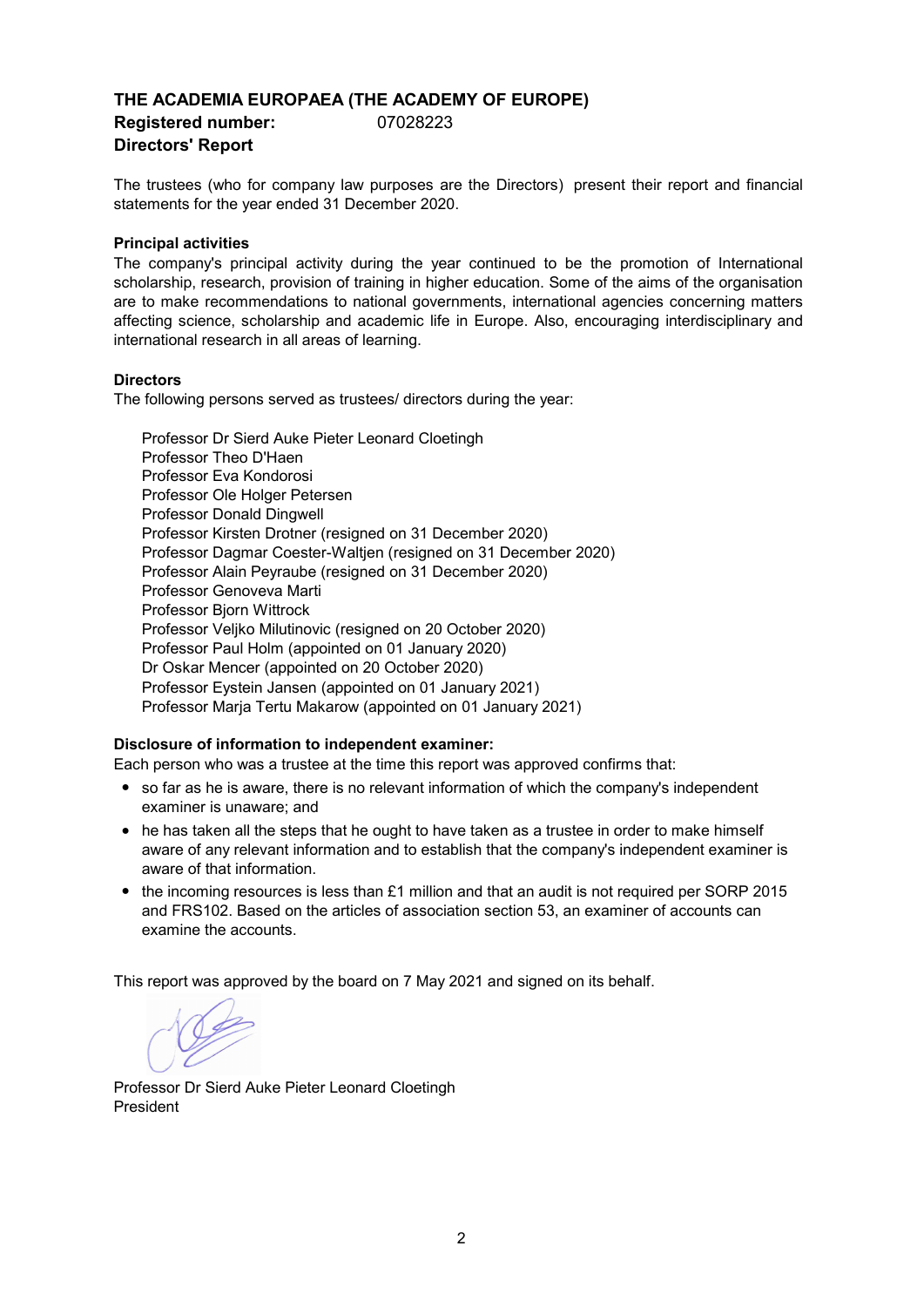## THE ACADEMIA EUROPAEA (THE ACADEMY OF EUROPE) Statement of Trustees' Responsibilities

The trustees (who are also the directors of The Academia Europaea for the purposes of company law) are responsible for preparing the Trustees' Report and the financial statements in accordance with applicable law and United Kingdom Accounting Standards (United Kingdom Generally Accepted Accounting Practice).

Company law requires the trustees to prepare financial statements for each financial year. Under that law the trustees have elected to prepare the financial statements in accordance with United Kingdom Generally Accepted Accounting Practice (Financial Reporting Standard 102 and applicable law). Under company law the trustees must not approve the financial statements unless they are satisfied that they give a true and fair view of the state of affairs of the company and of the profit or loss of the company for that period. In preparing these financial statements, the directors are required to:

- select suitable accounting policies and then apply them consistently;
- observe the methods and principles in the Charities SORP;
- make judgements and estimates that are reasonable and prudent;
- state whether applicable UK Accounting Standards have been followed, subject to any material departures disclosed and explained in the financial statements;
- prepare the financial statements on the going concern basis unless it is inappropriate to presume that the company will continue in business.

The trustees are responsible for keeping adequate accounting records that are sufficient to show and explain the company's transactions and disclose with reasonable accuracy at any time the financial position of the company and enable them to ensure that the financial statements comply with the Companies Act 2006. They are also responsible for safeguarding the assets of the company and hence for taking reasonable steps for the prevention and detection of fraud and other irregularities.

In so far as the trustees are aware:

● there is no relevant information of which the charitable company's examiner of accounts is unaware; and

the trustees have taken all steps that they ought to have taken to make themselves aware of

● any relevant information and to establish that the examiner of account is aware of that information.

The trustees are responsible for the maintenance and integrity of the corporate and financial information included on the charitable company's website. Legislation in the United Kingdom governing the preparation and dissemination of financial statements may differ from legislation in other jurisdictions.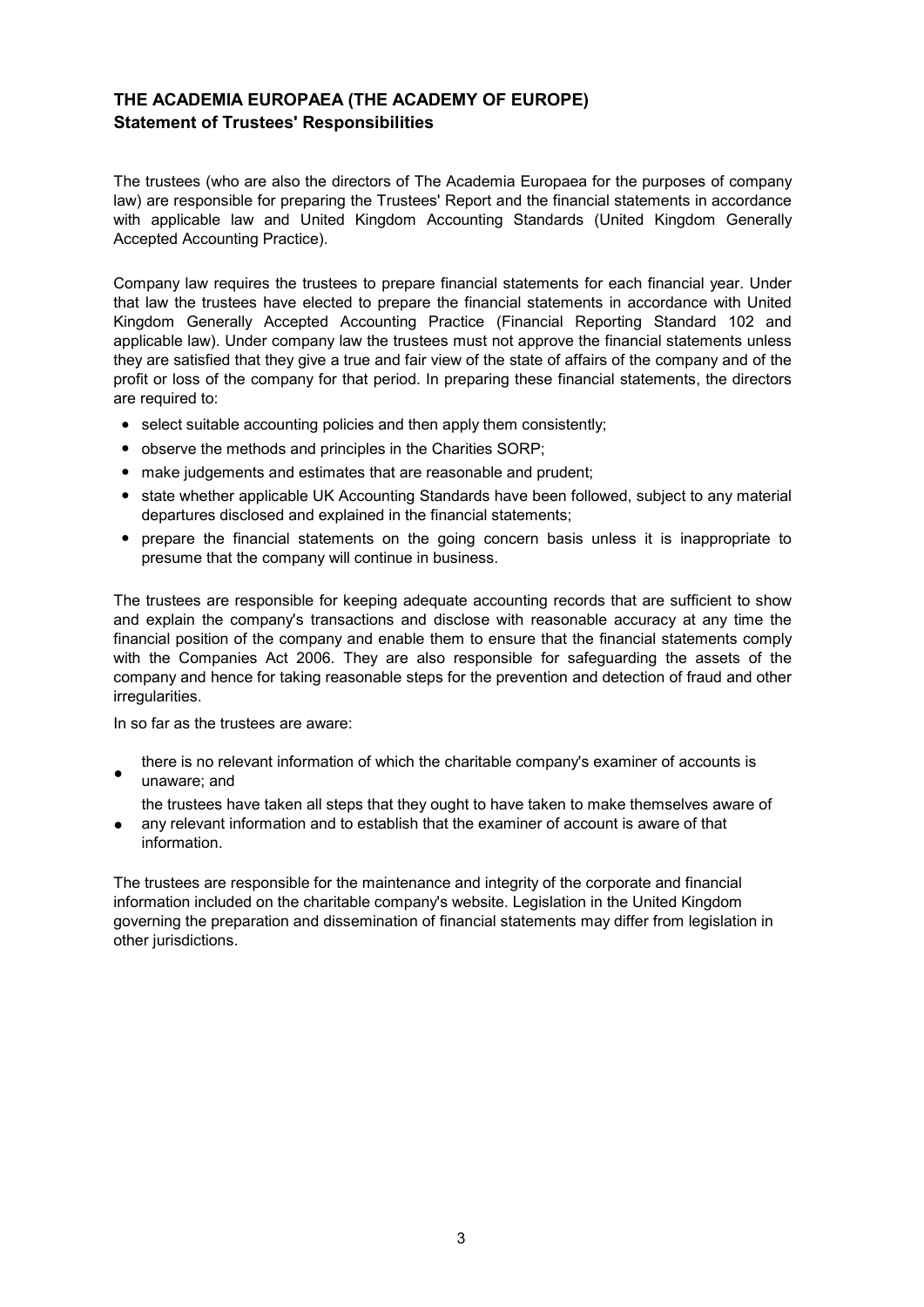## THE ACADEMIA EUROPAEA (THE ACADEMY OF EUROPE)

## Report of the Independent Examiner to the Trustees of the charitable company on the accounts for the year ended 31 December 2020

I report to the Trustees on my examination of the financial statements of the charitable company on pages 6 to 9 for the year ended 31 December 2020 which have been prepared in accordance with the Charities Act 2011 (the Act) and with the Financial Reporting Standard 102, (effective 1st January 2016) as modified by FRS 102 SORP (Statement of Recommended Practice for Accounting and Reporting by Charities) 2015, (as amended by the Bulletin issued in February 2016), (The SORP), published by the Charity Commission in England & Wales (CCEW) , and under the historical cost convention and the accounting policies set out on page 19.

### Respective responsibilities of the Trustees and the Independent Examiner and the basis of the report

As described on page 3, you, the charitable company's Trustees, who are also the Directors of the Company for the purposes of Company law, are responsible for the preparation of the financial statements in accordance with the Companies Act 2006, the Charities Act 2011 and all other applicable law and with United Kingdom Generally Accepted Accounting Practice, applicable to smaller entities, and for being satisfied that the financial statements give a true and fair view.

The Trustees consider that the audit requirement of Section 144(1) of the Charities Act 2011 (the Act) does not apply, and that there is no requirement in the memorandum and articles of the charity for the conducting of an audit, and that the accounts do not require an audit in accordance with Part 16 of the Companies Act 2006 and that no member or members have requested an audit pursuant to Section 476 of the Companies Act 2006. As a consequence, the Trustees have elected that the financial statements be subject to independent examination.

Having satisfied myself that the financial statements are not required to be audited under any legal provision, or otherwise, and are eligible for independent examination, it is my responsibility to:-

a) examine the financial statements of the charity under Section 145 of the Act;

b) follow the applicable procedures in the Directions given by the Charity Commission under section 145(5)(b) of the Act.

### Basis of Independent Examiner's Statement and scope of work undertaken

Since the charitable company's gross income exceeded £250,000, the charitable company's examiner must be a member of a body listed in section 145 of the Act. I confirm that I am qualified to undertake the examination because I am an authorised member of Chartered Certified Accountants, which is one of the listed bodies.

I report in respect of my examination of the charity's financial statements carried out under s145 of the Act. In carrying out my examination, I have followed all the applicable Directions given by the Charity Commission under section 145(5)(b) of the Act setting out the duties of an independent examiner in relation to the conducting of an independent examination. An independent examination includes a review of the accounting records kept by the charitable company and of the accounting systems employed by the charitable company and a comparison of the financial statements presented with those records. It also includes consideration of any unusual items or disclosures in the financial statements, and seeking explanations from you, as Trustees, concerning such matters. The purpose of the examination is to establish as far as possible that there have been no breaches of charity legislation and that, on a test basis of evidence relevant to the amounts and disclosures made, the financial statements comply with the SORP.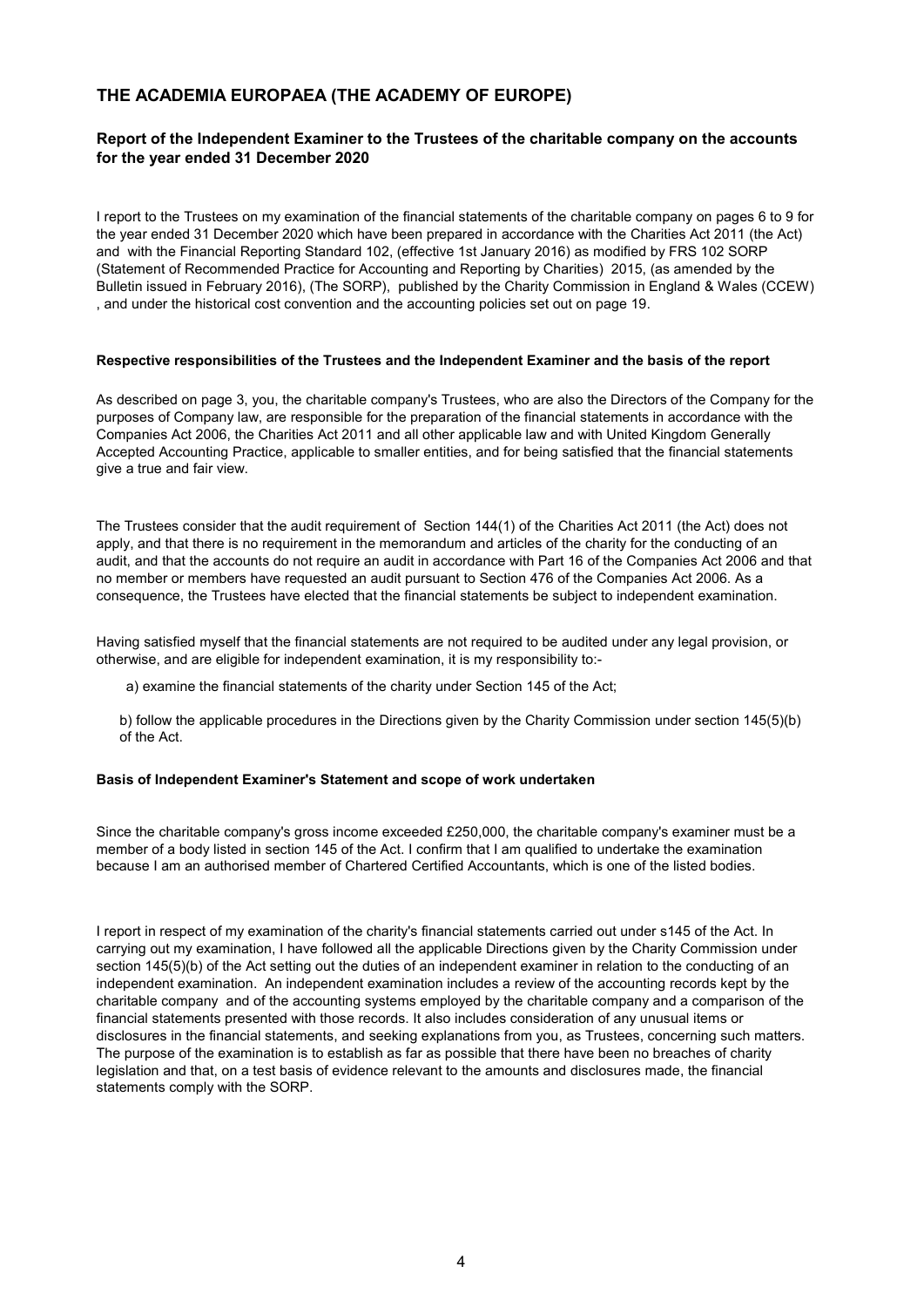The procedures undertaken do not provide all the evidence that would be required in an audit, and information supplied by the Trustees in the course of the examination is not subjected to audit tests or enquiries and does not cover all the matters that an auditor would consider in arriving at an opinion. The planning and conduct of an audit goes beyond the limited assurance that an independent examination can provide

Consequently, I do not express an audit opinion on the view given by the financial statements, and in particular, I express no opinion as to whether the financial statements give a true and fair view of the affairs of the charity, and my report is limited to the matters set out in the statement below.

I planned and performed my examination so as to satisfy myself that the objectives of the independent examination are achieved and before finalising the report I obtained written assurances from the Trustees of all material matters.

### Independent Examiner's Statement, Report and Opinion

Subject to the limitations upon the scope of my work as detailed above, I have completed my examination: and can confirm that:-

The accounts of this charitable company are not required to be audited under Part 16 of the Companies Act 2006;

This is a report in respect of an examination carried out under 145 of the Act and in accordance with Directions given by the Charity Commission under section 145(5)(b) of the Act which may be applicable;

and that no material matters have come to my attention in connection with the examination giving me cause to believe that in any material respect:-

- accounting records were not kept in respect of the charity as required by Section 386 of the Companies Act 2006 and Section 130 of The Charities Act 2011;
- the financial statements do not accord with those records; or

● accounts set out in section 396 of the Companies Act 2006 other than any requirement that the accounts give a the financial statements do not comply with the applicable requirements concerning the form and content of 'true and fair' view, which is not a matter considered as part of an independent examination;

have not been prepared in accordance with the methods and principles set out in the FRS 102 SORP

● (Statement of Recommended Practice for Accounting and Reporting by Charities) 2015, (as amended by the Bulletin issued in February 2016), (The SORP).

I have no concerns and have come across no other matters in connection with the examination to which attention should be drawn in this report in order to enable a proper understanding of the financial statements to be reached.

Sianed:-

R. Mallus

Keith Vaudrey & Co Ltd Chartered Certified Accountants 51 Marloes Road London W8 6LA Rakesh Madhub FCCA - Independent Examiner

This report was signed on 14 May 2021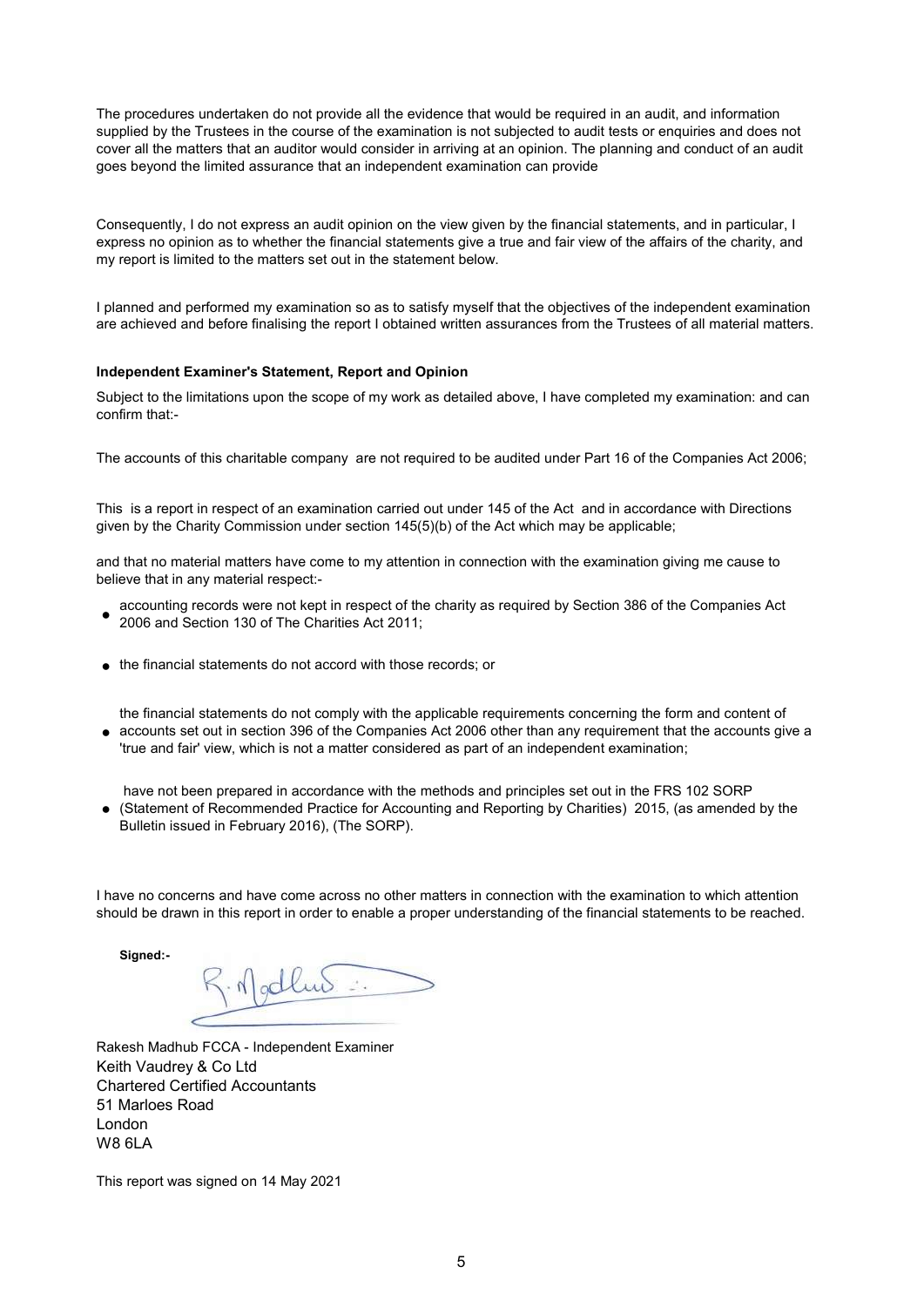## Statement of Financial Activities for the year ended 31 December 2020 THE ACADEMIA EUROPAEA (THE ACADEMY OF EUROPE)

|                                       | <b>Notes</b>   | <b>Unrestricted</b><br><b>Funds</b> | <b>Restricted</b><br><b>Funds</b> | <b>Total Funds</b> | <b>Total Funds</b> | <b>Unrestricted</b><br><b>Funds</b> | <b>Restricted</b><br><b>Funds</b> |
|---------------------------------------|----------------|-------------------------------------|-----------------------------------|--------------------|--------------------|-------------------------------------|-----------------------------------|
|                                       |                | 2020                                | 2020                              | 2020               | 2019               | 2019                                | 2019                              |
|                                       |                | £                                   | £                                 | £                  | £                  | £                                   | £                                 |
| Income from:                          |                |                                     |                                   |                    |                    |                                     |                                   |
| Members' contributions                |                | 216,360                             |                                   | 216,360            | 207,500            | 207,500                             |                                   |
| Donations                             | 2              | 73,273                              |                                   | 73,273             | 72,471             | 72,471                              |                                   |
| Publication grant and royalties       | 3              | 8,404                               |                                   | 8,404              | 14,616             | 14,616                              |                                   |
| <b>HMRC JR Scheme</b>                 |                | 15,336                              |                                   | 15,336             |                    |                                     |                                   |
| Interest receivable                   |                | 37                                  |                                   | 37                 | 56                 | 56                                  |                                   |
| Grants for projects                   | 4              |                                     | 87,813                            | 87,813             | 26,394             |                                     | 26,394                            |
| <b>Total income</b>                   |                | 313,410                             | 87,813                            | 401,223            | 321,037            | 294,643                             | 26,394                            |
| <b>Expenditure on:</b>                |                |                                     |                                   |                    |                    |                                     |                                   |
| Administrative expenses               | 5              | 21,308                              |                                   | 21,308             | 36,190             | 36,190                              |                                   |
| Charitable activities                 | 6              | 29,524                              | 25,185                            | 54,709             | 293,177            | 99,748                              | 193,429                           |
| Governance cost                       | $\overline{7}$ | 1,515                               |                                   | 1,515              | 1,320              | 1,320                               |                                   |
| Premises cost                         | 8              | 34,974                              |                                   | 34,974             | 28,552             | 28,552                              |                                   |
| Support cost                          | 9              | 142,016                             | $\overline{\phantom{a}}$          | 142,016            | 144,027            | 144,027                             |                                   |
| <b>Total expenditure</b>              |                | 229,337                             | 25,185                            | 254,522            | 503,266            | 309,837                             | 193,429                           |
| Net income/(expenditure) for the year |                | 84,073                              | 62,628                            | 146,701            | (182, 229)         | (15, 194)                           | (167, 035)                        |
| <b>Transfers between funds</b>        |                | (5,883)                             | 5,883                             |                    |                    | 1,664                               | (1,664)                           |
| Foreign exchange gains/ (losses)      |                | 31,603                              |                                   | 31,603             | (22,098)           | (22,098)                            |                                   |
| Net movement in funds                 |                | 109,793                             | 68,511                            | 178,304            | (204, 327)         | (35, 628)                           | (168, 699)                        |
| <b>Reconciliation of funds:-</b>      |                |                                     |                                   |                    |                    |                                     |                                   |
| <b>Total funds brought forward</b>    |                | 28,776                              | 76,466                            | 105,242            | 309,569            | 64,404                              | 245,165                           |
| <b>Total funds carried forward</b>    |                | 138,569                             | 144,977                           | 283,546            | 105,242            | 28,776                              | 76,466                            |

#### Statement of total recognised gains and losses

The charity has no recognised gains or losses other than those shown above and therefore no separate statement of total gains and losses has been prepared.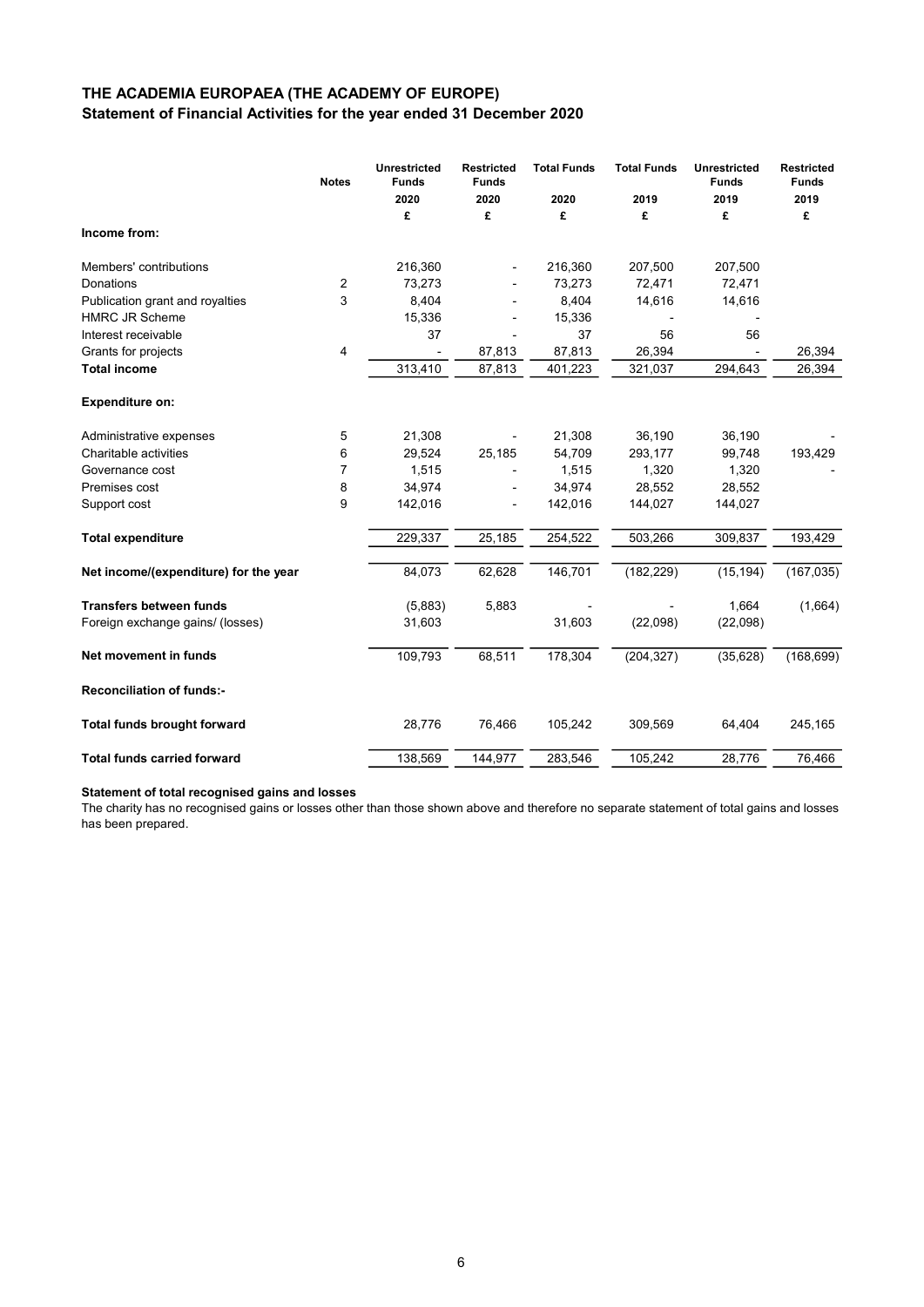## THE ACADEMIA EUROPAEA (THE ACADEMY OF EUROPE) Balance Sheet as at 31 December 2020

|                                       | <b>Notes</b> |            | 2020<br>£ |            | 2019<br>£ |
|---------------------------------------|--------------|------------|-----------|------------|-----------|
| <b>Fixed assets</b>                   |              |            |           |            |           |
| Tangible assets                       | 12           |            | 3,560     |            | 4,746     |
| <b>Current assets</b>                 |              |            |           |            |           |
| <b>Debtors</b>                        | 13           | 3,013      |           | 2,981      |           |
| Cash at bank and in hand              |              | 642,990    |           | 485,432    |           |
|                                       |              | 646,003    |           | 488,413    |           |
| <b>Creditors: amounts falling due</b> |              |            |           |            |           |
| within one year                       | 14           | (366, 017) |           | (387, 917) |           |
| <b>Net current assets</b>             |              |            | 279,986   |            | 100,496   |
| <b>Total assets less current</b>      |              |            |           |            |           |
| liabilities                           |              |            | 283,546   |            | 105,242   |
| <b>Net assets</b>                     |              |            | 283,546   |            | 105,242   |
|                                       |              |            |           |            |           |
| <b>Funds and reserves</b>             |              |            |           |            |           |
| General funds                         |              |            | 138,569   |            | 28,776    |
| <b>Restricted funds</b>               | 15           |            | 144,977   |            | 76,466    |
| <b>Total funds</b>                    |              |            | 283,546   |            | 105,242   |
|                                       |              |            |           |            |           |

The directors are satisfied that the company is entitled to exemption from the requirement to obtain an audit under section 477 of the Companies Act 2006.

The members have not required the company to obtain an audit in accordance with section 476 of the Act.

 The directors acknowledge their responsibilities for complying with the requirements of the Companies Act 2006 with respect to accounting records and the preparation of accounts.

 The charity is subject to Independent Examination under charity legislation, and the report of the Independent Examiner is on page 4.

The financial statements were approved by the board of trustees on 7 May 2021 and signed on its behalf by:

Professor Dr Sierd Auke Pieter Leonard Cloetingh President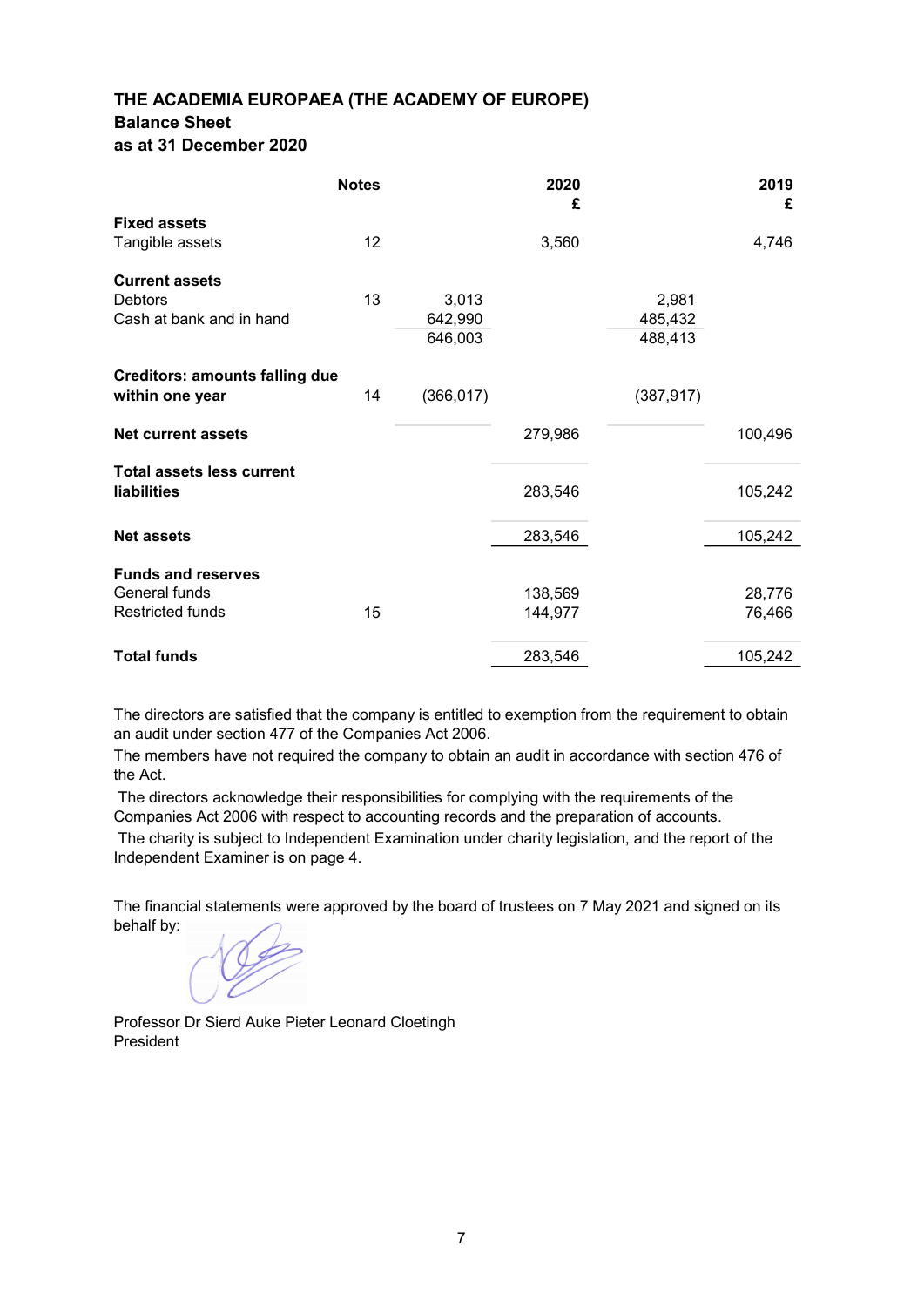## THE ACADEMIA EUROPAEA (THE ACADEMY OF EUROPE) Statement of Cash Flows for the year ended 31 December 2020

|                                          | 2020<br>£ | 2019<br>£  |
|------------------------------------------|-----------|------------|
| <b>Operating activities</b>              |           |            |
| Profit/(loss) for the financial year     | 178,304   | (204, 327) |
| Adjustments for:                         |           |            |
| Interest receivable                      | (37)      | (56)       |
| Depreciation                             | 1,186     | 1,585      |
| (Increase)/decrease in debtors           | (32)      | 2,455      |
| (Decrease)/increase in creditors         | (21,900)  | 295,395    |
|                                          | 157,521   | 95,052     |
| Interest received                        | 37        | 56         |
| Cash generated by operating activities   | 157,558   | 95,108     |
| Net cash generated                       |           |            |
| Cash generated by operating activities   | 157,558   | 95,108     |
| Net cash generated                       | 157,558   | 95,108     |
| Cash and cash equivalents at 1 January   | 485,432   | 390,324    |
| Cash and cash equivalents at 31 December | 642,990   | 485,432    |
| Cash and cash equivalents comprise:      |           |            |
| Cash at bank                             | 642,990   | 485,432    |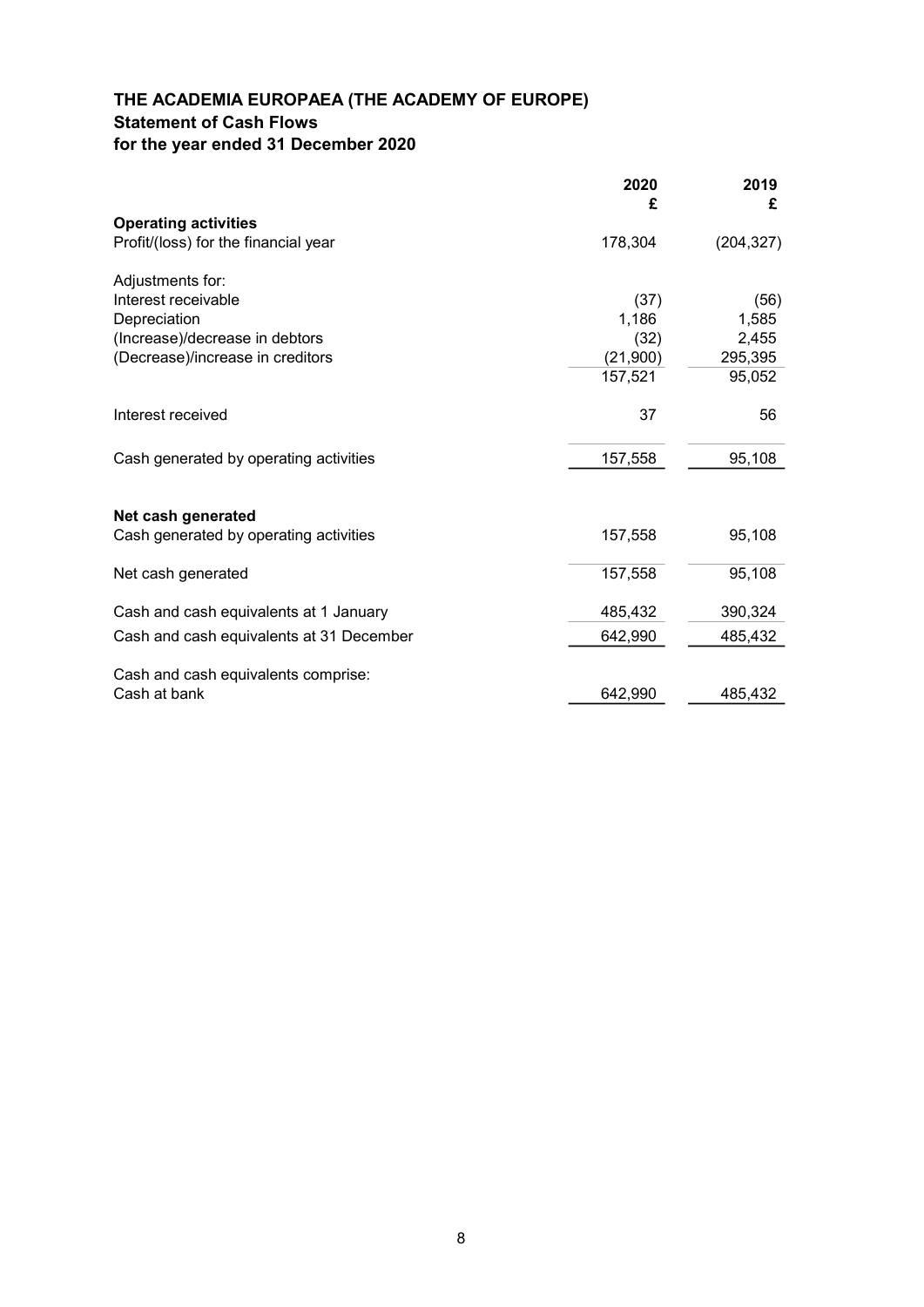#### THE ACADEMIA EUROPAEA (THE ACADEMY OF EUROPE) Notes to the accounts for the year ended 31 December 2020

#### 1 Accounting policies

#### Basis of preparation and assessment of going concern

The accounts have been prepared on the accruals basis, under the historical cost convention, and in accordance with the Financial Reporting Standard 102, (effective 1st January 2016) and 'FRS 102 SORP (Statement of Recommended Practice for Accounting and Reporting by Charities) 2015, (as amended by the Bulletin issued in February 2016), (The SORP), published by the Charity Commission in England & Wales (CCEW) , effective January 2016, , and in accordance with all applicable law in the charity's jurisdiction of registration, except that the charity has prepared the financial statements in accordance with the FRS 102 SORP (Statement of Recommended Practice for Accounting and Reporting by Charities) 2015, (as amended by the Bulletin issued in February 2016), (The SORP), in preference to the previous SORP, the SORP 2005, which has been withdrawn, notwithstanding the fact that the extant statutory regulations, the Charities (Accounts and Reports) Regulations 2008 refer explicitly to the SORP 2005. This has been done to accord with current best practice.

The incorporated charity constitutes a public benefit entity as defined by FRS 102 SORP.

#### Income

Income, whether from exchange or non exchange transactions, is recognised in the statement of financial activities (SOFA) on a receivable basis, when a transaction or other event results in an increase in the charity's assets or a reduction in its liabilities and only when the charity has legal entitlement, the income is probable and can be measured reliably.

Income subject to terms and conditions which must be met before the charity is entitled to the resources is not recognised until the conditions have been met.

All income is accounted for gross, before deducting any related fees or costs.

With the exception of members contributions and donations all income is credited to the statement of financial activities on an accruals basis.

Members contributions and donations are credited to the statement of financial activities in the year in which they are received.

Income received from lifetime membership are credited to the Statement of Financial Activities over ten years.

#### Membership subscriptions

The income and any associated Gift Aid or other tax refund from a membership subscription received by the charity in the nature of a gift, is accounted for on the same basis as a donation.

The income from a membership subscription received by the charity where the subscription purchases the right to services or benefits is recognised as income from charitable activities.

#### Cost allocation

Direct charitable expenditure includes all expenditure incurred on activities conducted in pursuance of Academia Europaea's objectives. Staff costs, premises overheads and other costs are apportioned on the basis of percentage time spent on charitable activities, fundraising and publicity, and management and administration. Irrecoverable VAT is included in the items of expenditure to which it relates.

#### Operating leases

Rentals and service charges paid under operating leases for office premises and equipment charged to Resources Expended in the Statement of Financial Activities as incurred.

#### Contributions from third parties

Several of Academia Europaea's activities are supported or partially supported by contributions from third parties paid directly to local organisers. These funds were previously included in the accounts. The hubs' funds that have not passed through the Academia's books were excluded in the accounts. Per The Academia Europaea's new policy, the hubs' financial records were not to be included in the Statement of Financial Activities. The hubs are not subsidiaries or branches of The Academia Europaea and it is not necessary to produce consolidated accounts.

However, while the substance of these activities remains under the Academia's direct control, the local organisers and sponsors have autonomous responsibility for making contributions which may be in cash or in kind and cannot be reasonably included in the Statement of Financial Activities.

#### Fixed assets and depreciation

Depreciation is provided on all tangible fixed assets at rates calculated to write off the cost, less estimated residual value, of each asset over its expected useful life, as follows:

Office furniture and equipment 10 % per annum using the Straight line method Computer equipment 25 % per annum using reducing balance method.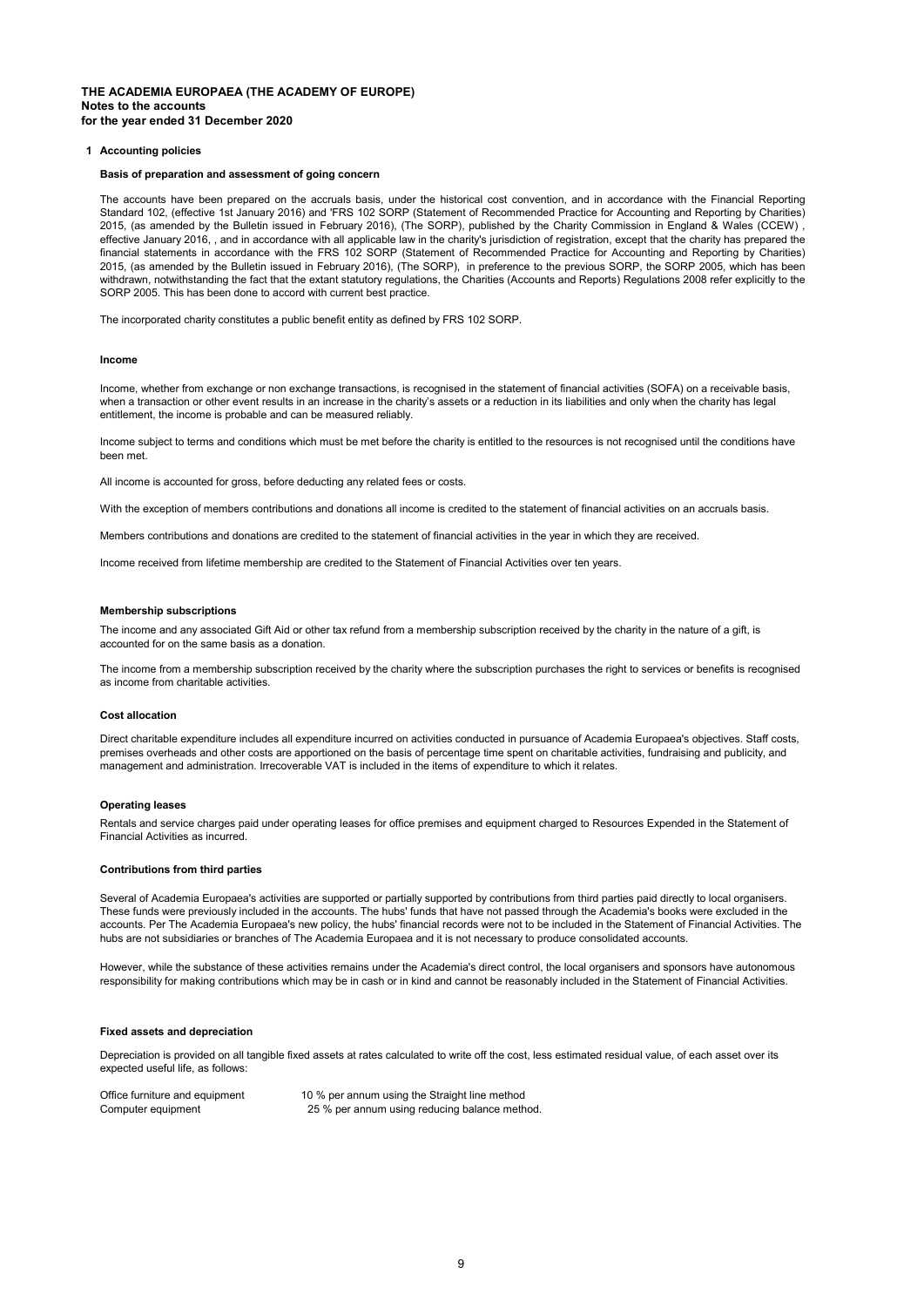#### London Secretariat charges

Much of the London Secretariat's time is spent organising and assisting plenary meetings, projects and study groups. It is the policy of Academia Europaea that, where possible, these administration costs be recovered from these activities.

#### Foreign currency transactions

Transactions in foreign currencies are translated into sterling at the rate of exchange ruling at the date of the transaction. Assets and liabilities in foreign currency are translated into sterling at the rate of exchange ruling on the balance sheet date.

#### Liability to taxation

The Trustees consider that the charity satisfies the tests set out in Paragraph 1 Schedule 6 of the Finance Act 2010 for UK corporation tax purposes. Accordingly, the Charity is potentially exempt from taxation in respect of income or capital gains received within categories covered by chapter 3 part 11 of the Corporation Tax Act 2010 or Section 256 of the Taxation of Chargeable Gains Act 1992, to the extent that such income or gains are applied exclusively on the specific charitable objects of the charity and for no other purpose. Value Added Tax is not recoverable by the charity, and is therefore included in the relevant costs in the Statement of Financial Activities.

#### Pensions - defined contribution schemes

The charity operates a defined contribution pension scheme. Contributions are charged to the profit and loss account as they become payable in accordance with the rules of the scheme.

#### Funds

Restricted funds are set up from grants and contributions given to Academia Europaea, the use of which is restricted as to the purpose and conditions imposed by the donors. None of these funds has any permanent endowed capital.

Unrestricted funds represent accumulated surpluses and deficits in the statement of financial activities which are available for use at the discretion of Academia Europaea's operations and activities. The Board may set aside amounts to be designated for specific uses or purposes. The unrestricted funds comprise the general fund and are available for use at the discretion of the trustees in furtherance of the general objectives of

the charity.

#### 2 DONATIONS FOR GENERAL PURPOSES

|                                                | 2020   | 2019   |
|------------------------------------------------|--------|--------|
|                                                |        |        |
| Deutsche Akademie der Naturforscher Leopoldina | 21.939 | 22.849 |
| Institut D'Estudis Catalans (Spain)            | 42.325 | 42.828 |
| SAPEA Contribution to costs                    | 9.009  | 6.794  |
|                                                | 73.273 | 72.471 |

### 3 PUBLICATIONS AND ROYALTIES

|                                       | 2020  | 2019   |
|---------------------------------------|-------|--------|
|                                       |       |        |
| Cambridge Uni Press - Editorial Grant | 3.000 | 9,000  |
| Cambridge Uni Press - Royalties       | 5.404 | 5.616  |
|                                       | 8.404 | 14.616 |
|                                       |       |        |

#### 4 GRANTS AND RECEIPTS FOR PROJECTS 2020 2019  $\begin{array}{ccc} & & \text{f} & \\ 87,813 & & \\ \end{array}$ European Policy Project (SAPEA) (88 - 87,813 - 87,813 - 87,813 - 87,813 - 87,813 - 87,813 - 87,813 - 87,813 - 87,813 - 87,813 - 88,813 - 88,813 - 88,813 - 88,813 - 88,813 - 88,813 - 88,813 - 88,813 - 88,813 - 88,814,99 - 8 Heinz Nixdorf Stiftung (Germany) Riksbankens Jubileumsfond (Sweden) and the control of the control of the control of the control of the control of the control of the control of the control of the control of the control of the control of the control of the 26,394

| 5 ADMINISTRATIVE EXPENSES    | Unrestricted<br>General<br><b>Fund</b> | <b>Restricted</b><br><b>Projects</b><br>Fund | 2020<br><b>Total Costs</b> | 2019<br><b>Total Costs</b> | <b>Unrestricted</b><br>General<br><b>Fund</b> | <b>Restricted</b><br><b>Projects</b><br><b>Fund</b> |
|------------------------------|----------------------------------------|----------------------------------------------|----------------------------|----------------------------|-----------------------------------------------|-----------------------------------------------------|
|                              |                                        |                                              |                            | £                          |                                               | £                                                   |
| Hub services                 | 2,828                                  | -                                            | 2.828                      | 16.068                     | 16,068                                        | ۰                                                   |
| Mailing costs                | 3.603                                  | -                                            | 3.603                      | 3,602                      | 3,602                                         |                                                     |
| Membership and subscriptions | 7.570                                  | -                                            | 7.570                      | 352                        | 352                                           |                                                     |
| Postage                      | 9                                      |                                              | 9                          | 36                         | 36                                            |                                                     |
| Stationery and printing      | 273                                    | -                                            | 273                        | 5.824                      | 5.824                                         |                                                     |
| Sundry expenses              | 580                                    |                                              | 580                        | 809                        | 809                                           | ۰                                                   |
| Bank charges                 | 5.259                                  | -                                            | 5.259                      | 7.914                      | 7.914                                         |                                                     |
| Depreciation                 | 1.186                                  |                                              | 1.186                      | 1,585                      | 1.585                                         |                                                     |
|                              | 21,308                                 |                                              | 21,308                     | 36,190                     | 36,190                                        |                                                     |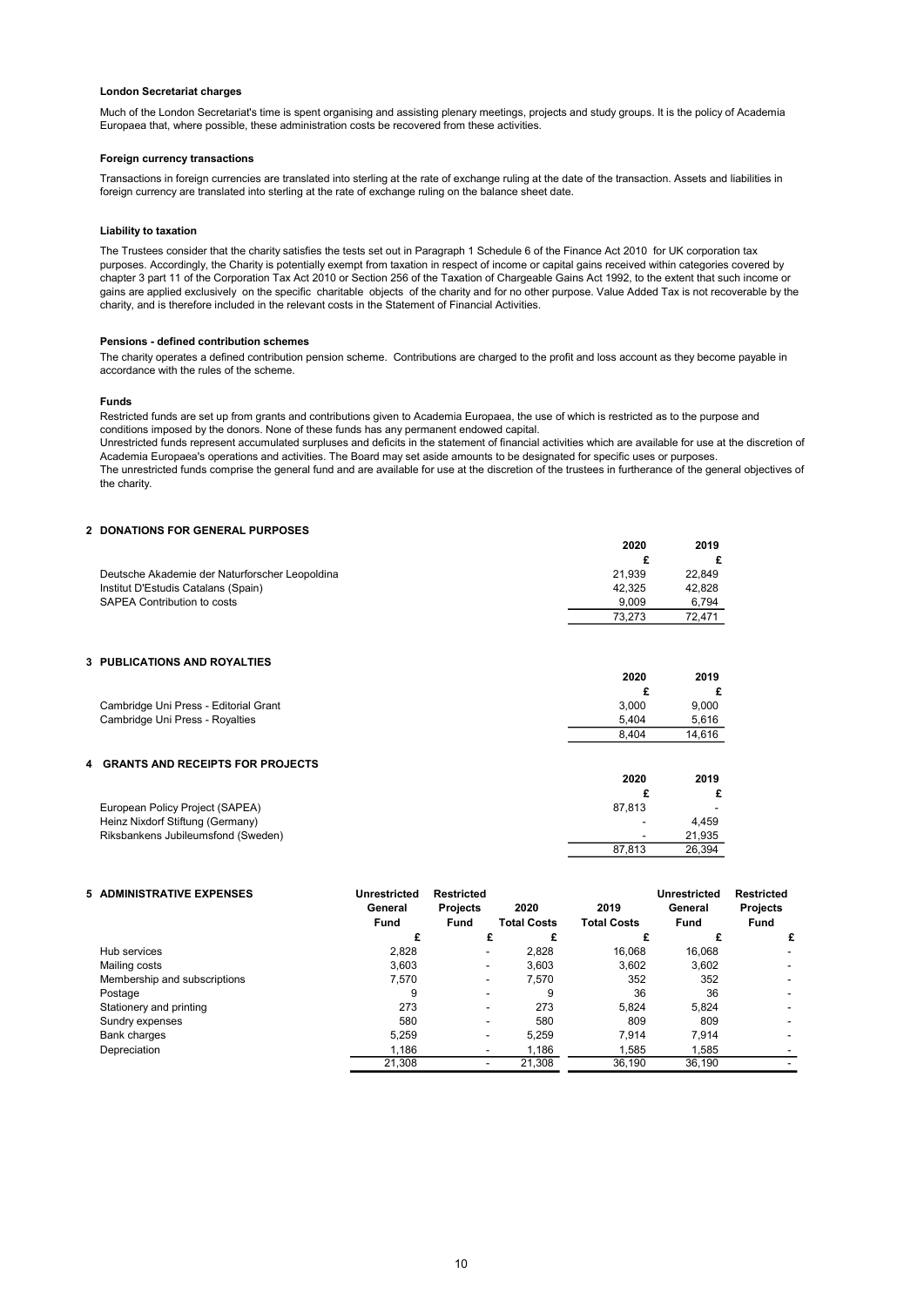| <b>6 CHARITABLE ACTIVITIES</b>      | <b>Note</b>         | <b>Unrestricted</b><br>General<br>Fund | <b>Restricted</b><br><b>Projects</b><br>Fund | 2020<br><b>Total Costs</b> | 2019<br><b>Total Costs</b> | <b>Unrestricted</b><br>General<br>Fund | <b>Restricted</b><br><b>Projects</b><br>Fund |
|-------------------------------------|---------------------|----------------------------------------|----------------------------------------------|----------------------------|----------------------------|----------------------------------------|----------------------------------------------|
|                                     |                     | £                                      | £                                            | £                          | £                          | £                                      | £                                            |
| Class Meeting A1, A2, B & C         |                     | 227                                    | $\overline{\phantom{a}}$                     | 227                        | 9,645                      | 9,645                                  | $\overline{a}$                               |
| Conferences                         |                     | 12,206                                 | ä,                                           | 12,206                     | 928                        | 928                                    |                                              |
| Council & subcommmittees            |                     | 3,082                                  |                                              | 3,082                      | 45,855                     | 45,855                                 |                                              |
|                                     |                     |                                        | ٠                                            |                            |                            |                                        |                                              |
| European Review                     |                     | 5,598                                  |                                              | 5,598                      | 5,000                      | 5,000                                  |                                              |
| Hubert Curien Fund                  |                     |                                        |                                              |                            | 21,369                     | 21,369                                 |                                              |
| Membership & information services   |                     | 7,343                                  | ٠                                            | 7,343                      | 6,668                      | 6,668                                  |                                              |
| Other publication                   |                     |                                        |                                              |                            | 2,756                      | 2,756                                  |                                              |
| Prizes                              |                     | 738                                    | $\overline{\phantom{a}}$                     | 738                        |                            |                                        |                                              |
| Relations with other bodies         |                     | 330                                    | $\overline{\phantom{a}}$                     | 330                        | 7,527                      | 7,527                                  |                                              |
| Adam Kondorosi Award                |                     |                                        |                                              |                            | 1,732                      |                                        | 1,732                                        |
| European Policy Project - SAPEA     | 10                  | $\overline{a}$                         | 24,491                                       | 24,491                     | 186,068                    | $\overline{a}$                         | 186,068                                      |
| Heinz Nixdorf Stiftung (Germany)    |                     |                                        | 694                                          | 694                        | 2,795                      |                                        | 2,795                                        |
| Riksbankens Jubileumsfond (Sweden)  |                     |                                        |                                              |                            | 2,834                      |                                        | 2,834                                        |
|                                     |                     | 29,524                                 | 25,185                                       | 54,709                     | 293,177                    | 99,748                                 | 193,429                                      |
| 7 GOVERNANCE COSTS                  | (Unrestricted Fund) |                                        |                                              |                            | 2020                       | 2019                                   |                                              |
|                                     |                     |                                        |                                              |                            | £                          | £                                      |                                              |
|                                     |                     |                                        |                                              |                            |                            |                                        |                                              |
| Board of trustees                   |                     |                                        |                                              |                            | 155                        |                                        |                                              |
| Independent examiner fees           |                     |                                        |                                              |                            | 1,320                      | 1,320                                  |                                              |
| Other Legal and professional costs  |                     |                                        |                                              |                            | 40                         |                                        |                                              |
|                                     |                     |                                        |                                              |                            | 1,515                      | 1,320                                  |                                              |
| 8 Premises cost                     |                     |                                        |                                              |                            | 2020                       |                                        |                                              |
|                                     | (Unrestricted Fund) |                                        |                                              |                            |                            | 2019                                   |                                              |
|                                     |                     |                                        |                                              |                            | £                          | £                                      |                                              |
| Rent                                |                     |                                        |                                              |                            | 34,054                     | 27,642                                 |                                              |
| Office Insurance                    |                     |                                        |                                              |                            | 920                        | 910                                    |                                              |
|                                     |                     |                                        |                                              |                            | 34,974                     | 28,552                                 |                                              |
| 9 Support cost                      | (Unrestricted Fund) |                                        |                                              |                            | 2020                       | 2019                                   |                                              |
|                                     | <b>Note</b>         |                                        |                                              |                            | £                          | £                                      |                                              |
| Accountancy fees                    |                     |                                        |                                              |                            | 11,817                     | 10,237                                 |                                              |
| <b>IT Services</b>                  |                     |                                        |                                              |                            | 27,584                     | 34,397                                 |                                              |
| Telephone                           |                     |                                        |                                              |                            | 1,397                      | 1,732                                  |                                              |
| <b>Staff Costs</b>                  | 11                  |                                        |                                              |                            | 100,684                    | 96,312                                 |                                              |
| Travel and subsistence              |                     |                                        |                                              |                            |                            | 30                                     |                                              |
| Software                            |                     |                                        |                                              |                            | 534                        | 1,319                                  |                                              |
|                                     |                     |                                        |                                              |                            | 142,016                    | 144,027                                |                                              |
|                                     |                     |                                        |                                              |                            |                            |                                        |                                              |
| 10 European Policy Project - SAPEA  |                     |                                        |                                              |                            | 2020                       | 2019                                   |                                              |
|                                     |                     |                                        |                                              |                            | £                          | £                                      |                                              |
| EU Project - Cardiff                |                     |                                        |                                              |                            |                            | 147,159                                |                                              |
| EU Project - SAPEA - Work Package 1 |                     |                                        |                                              |                            | 9,445                      | 10,589                                 |                                              |
| EU Project - SAPEA - Work Package 2 |                     |                                        |                                              |                            | 15,037                     | 24,783                                 |                                              |
| EU Project - SAPEA - Work Package 3 |                     |                                        |                                              |                            |                            | 756                                    |                                              |
| EU Project - SAPEA - Work Package 6 |                     |                                        |                                              |                            | 9                          | 2,781                                  |                                              |
|                                     |                     |                                        |                                              |                            | 24,491                     | 186,068                                |                                              |
|                                     |                     |                                        |                                              |                            |                            |                                        |                                              |
| <b>11 STAFF COSTS</b>               |                     |                                        |                                              |                            | 2020                       | 2019                                   |                                              |
|                                     |                     |                                        |                                              |                            | £                          | £                                      |                                              |
| Staff salaries                      |                     |                                        |                                              |                            | 91,216                     | 85,526                                 |                                              |
| Employer's NI                       |                     |                                        |                                              |                            | 5,799                      | 6,847                                  |                                              |
| Pensions                            |                     |                                        |                                              |                            | 3,669                      | 3,939                                  |                                              |
| Total Staff Costs - UK              |                     |                                        |                                              |                            | 100,684                    | 96,312                                 |                                              |
|                                     |                     |                                        |                                              |                            |                            |                                        |                                              |

The average number of persons, analysed by function, employed by Academia Europaea in the UK during the period was:

|                               | 2020 | 2019 |
|-------------------------------|------|------|
| Charitable activities         |      |      |
| Management and administration |      |      |
|                               |      |      |

No trustee received any remuneration in respect of their services in the year (2019 - £Nil)